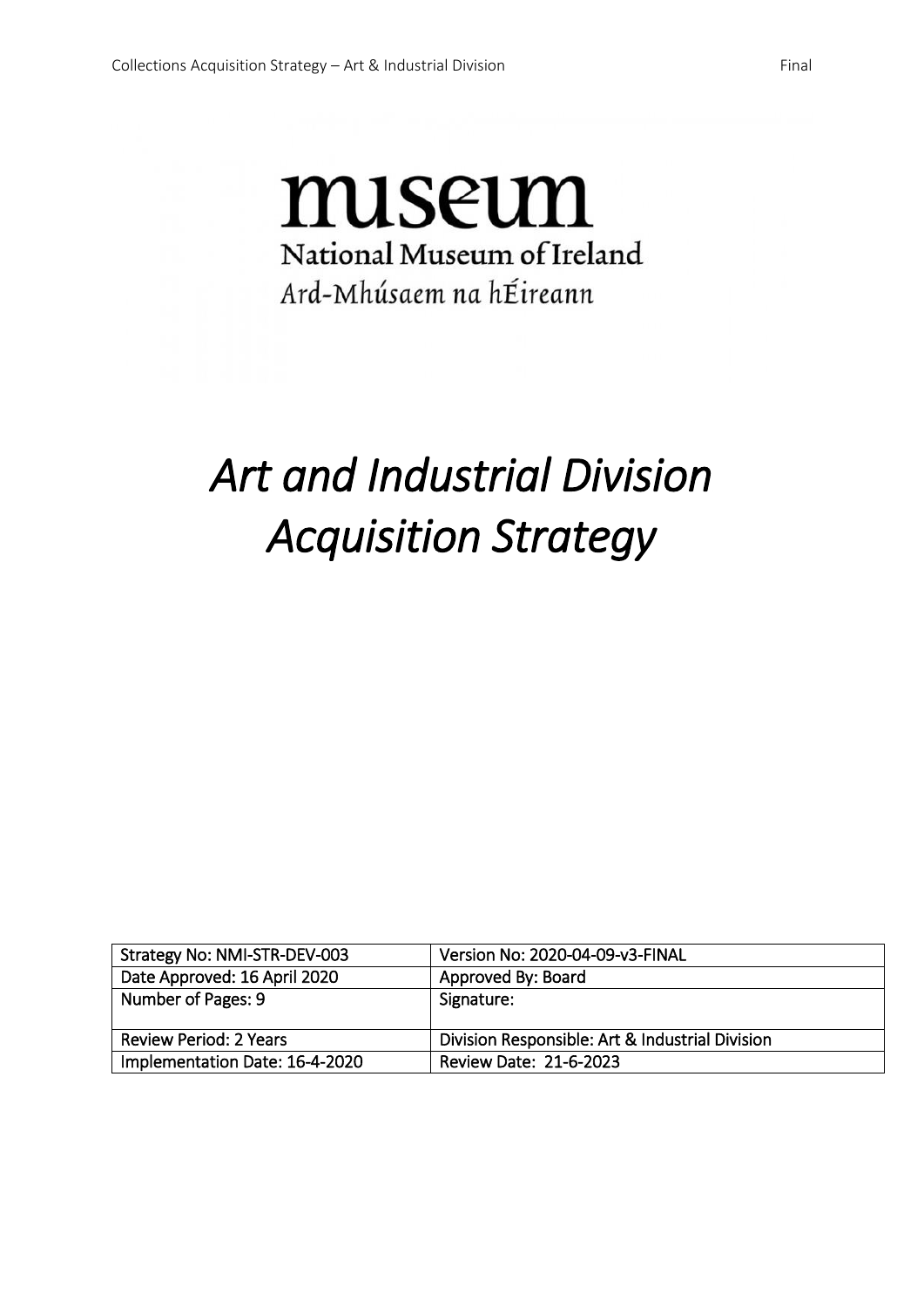## Collections Acquisition Strategy of the Art & Industrial Division

This strategy operates within the framework of the NMI Collections Acquisition Policy as determined by the Board of the National Museum of Ireland.

## 1 General background

The Art and Industrial Division is responsible for over half a million artefacts representing Irish (decorative and) applied arts and Ireland's economic, social, industrial, political and military history, over the last three centuries. The division also holds large and diverse collections of non-Irish material, primarily decorative and applied arts objects, most of which were acquired in the years following the establishment of the Museum in 1877 and or by the transfer of items from earlier museums and other institutions.

The objects in the Historical Collections are defined by their relevance to documenting events, movements and people from Ireland's political and military history. Collections in this area include arms and armour, militaria, flags, uniforms, transport, as well as graphic and illustrative material, manuscripts and documents. The collections of Irish numismatics, philately and scientific instruments also reflect the political, social and economic history of the country. The Division is responsible for a significant quantity of material relating to the 1916 Easter Rising and subsequent political and social events. Many of the relevant artefacts were collected at the time of the 25th anniversary of the Rising in 1941 and also at the 50<sup>th</sup> anniversary in 1966. Latterly the focus of the Historical Collections has widened to include Irish social and cultural history, particularly in the 20<sup>th</sup> century, and a contemporary collecting strategy has been developed to address recent events and changes in Irish civic and social life.

The Division also maintains collections of Irish, European and Asian Decorative Arts, which give an understanding of international design and culture as they relate to Ireland and Irish design. The fine and decorative art objects in the collections include glass, ceramics, furniture, musical instruments, metalware, textiles, dress and jewellery. The primary focus for these collection areas now and into the future, is to acquire the work of Irish designers and manufacturers, items made of Irish materials, and artefacts that are otherwise significant in an Irish context. Since 2003, a collaboration with the Design and Crafts Council of Ireland has enabled the Museum to collect contemporary high quality works from Ireland's leading designer-makers through the NMI/DCCOI Joint Purchase Fund.

## 2 Art and Industrial Division Acquisitions Strategy

The role of the Art and Industrial Division is to maintain Ireland's heritage in decorative and applied arts as well as its political, cultural, military, economic and social history. The Division aims to promote a wider understanding of Ireland's decorative arts and cultural and historical heritage, and to reflect that heritage within the context of Ireland's contribution to European and international cultural history.

The Division acquires objects for the collections primarily by way of donations and by acquiring through purchase where appropriate. The division will borrow objects for exhibition purposes only and for a clearly defined period, (most usually the duration of an exhibition). Across the collections, a universal area of focus with regard to acquisition is to identify and fill gaps while at the same time recognising the need to avoid unnecessary repetition. Due consideration should be given to every proposed acquisition with regard to the implications for resources, particularly in terms of storage requirements, conservation and documentation.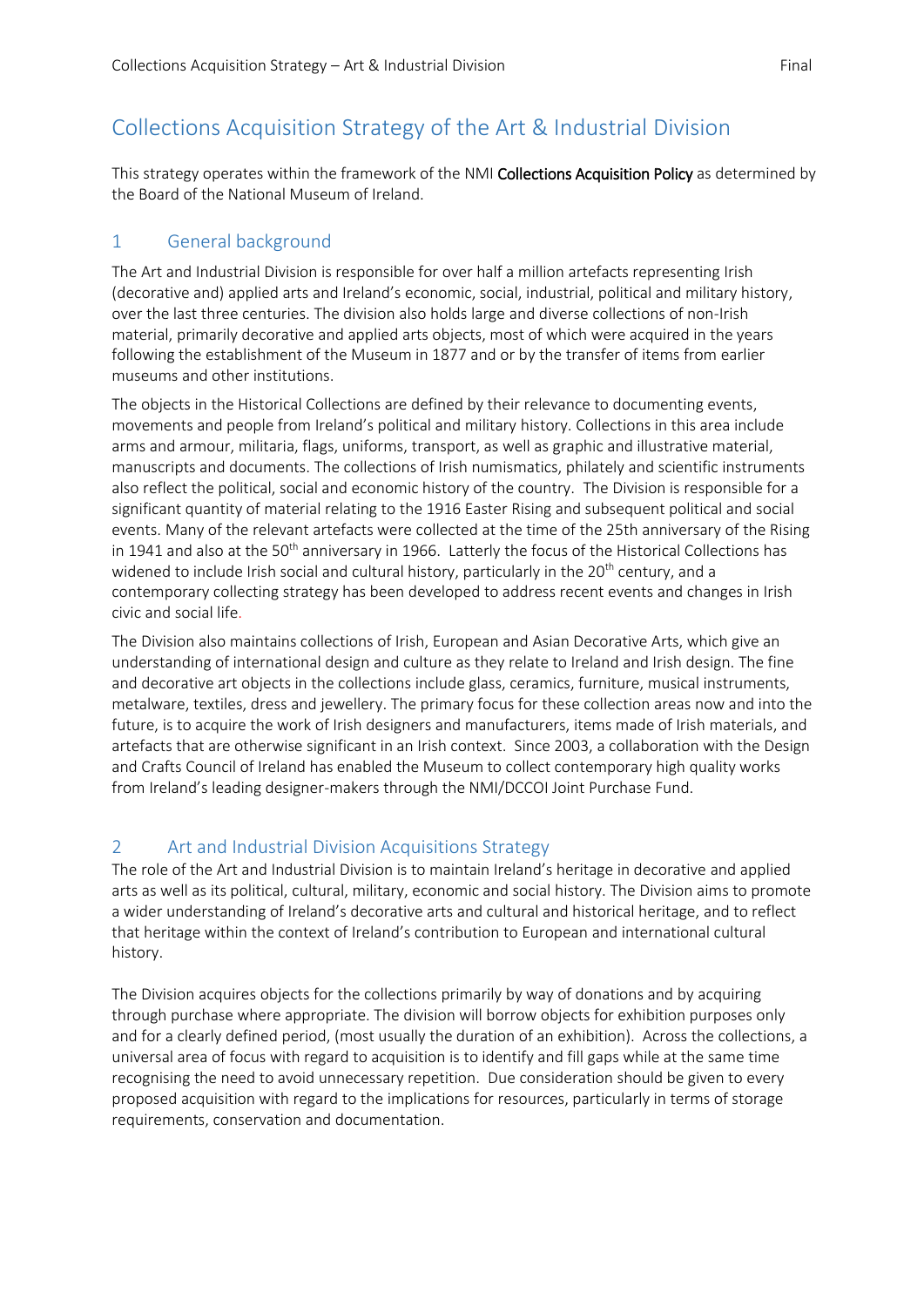### 3 Individual Collections and Acquisition Strategies

#### 3.1 HISTORICAL COLLECTIONS

#### *3.1.1 Arms and Armour – Collection*

The collection primarily consists of edged weapons, including swords, daggers, bayonets, pole-arms, some crossbows and clubs; and pistols and longarms, including flintlocks, percussion and semiautomatic weapons. The collection is mostly weapons of Irish and English manufacture dating from the 16th to the 20th centuries and with some examples from Europe and the USA. There is also a sizeable number of non-Western muskets and swords collected in the 19th century. There are also a number of cannons.

#### Acquisitions strategy

To collect specimens of Irish manufacture, including accessories and documents, which represent the work of Irish weapon makers since *c.*1600 AD; pieces which illustrate stylistic development and technical innovation, the work of Irish makers living and working abroad, and material of Irish significance relating to individuals or events in Irish history and/or related to the activities of the Irish abroad.

#### *3.1.2 Military History - Collection*

The collection consists of documents, books, personal papers, uniforms, medals and ephemera related to Irish soldiers in the British, Irish and foreign armies. The largest part overall is the uniform collection, including items of headdress, the earliest of which dates from the 1780s.

#### Acquisitions strategy

To collect material relating to Irish soldiers who have fought in armies at home and abroad from 1550 AD to the present, material of Irish significance relating to individuals or specific events in Irish military history and material relating to the Irish soldier in the  $20^{th}$  and  $21^{st}$ centuries.

#### *3.1.3 Flags - Collection*

The collection consists of fifty flags (mostly military/yeomanry) dating from 1641 to the present.

#### Acquisitions strategy

To collect flags relating to Ireland's past, in particular military flags carried by Irish soldiers at home and abroad.

#### *3.1.4 Easter Week - Collection*

The collection consists principally of material acquired following the twentieth anniversary of the Rising in 1936. The collection contains a number of key documents and manuscripts relating to the Rising and its leaders, for instance, three copies of the Proclamation of the Republic, and two copies of Pearse's order to surrender. The immediate aftermath of the Rising is represented in the collection, with items produced in and related to internment camps and prisons. The collection also covers the period up to the end of the Civil War, and incorporates commemorative material produced up to the present day.

#### Acquisitions strategy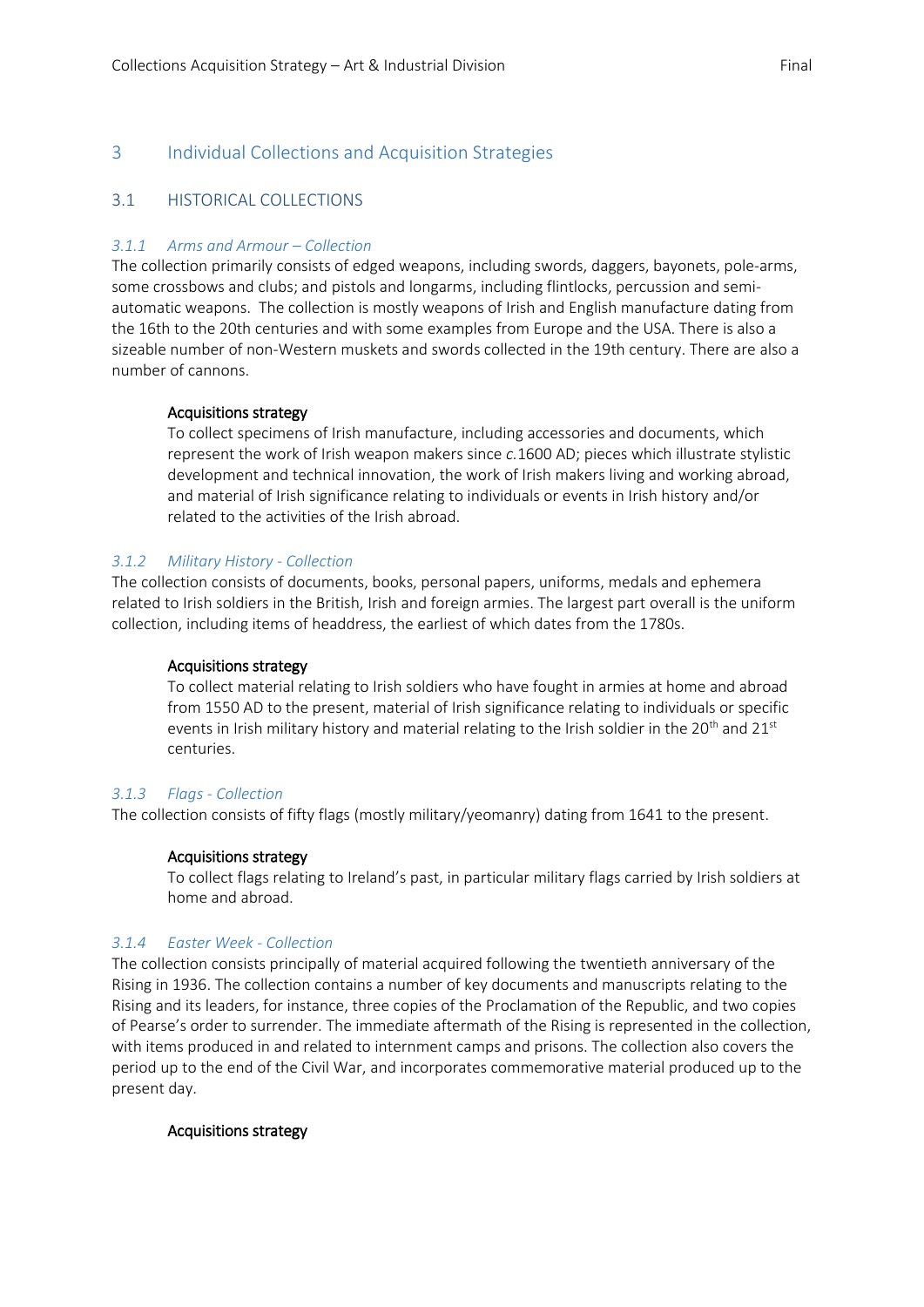To collect objects that illuminate the Independence period, while simultaneously avoiding undue replication of objects already represented in the collection, and more specifically material produced in the camps and prisons between 1916 and 1924.

#### *3.1.5 Historical - Collection*

The collection is strong in material such as medals, documents and personal memorabilia relating to the Volunteer movement of the 1780s, the Act of Union, the movement to Repeal the Act of Union, and the Land War. The collection is weak in other important areas, such as the Plantations, the Famine, Ireland of the 1920s to the 1940s, and generally in objects that tell the social and economic story of the 'building of Ireland' in those decades.

#### Acquisitions Strategy

To collect objects that tell the social, economic and political story of Ireland's history from the seventeenth century onwards. The aim is to broaden the Historical Collection to include items that tell of the 'quiet revolutions' in social and economic history, as well as those political events that traditionally demand the greatest attention in terms of research and acquisition.

#### *3.1.6 Transport Collections - Collection.*

The collection consists of fifteen 18th and 19th century carriages, including the Chancellor's coach and Daniel O'Connell's triumphal carriage, as well as contextual material (schedules, models, photographs, drawings) related to 19th century railways. The carriage collection, mainly representing the vehicles owned by the landed gentry, complements the transport collection of the Irish Folklife Division.

#### Acquisitions strategy

There is a limited active acquisitions programme for this collection at present. However, the focus is on filling gaps where resources allow.

#### *3.1.7 Scientific Instruments – Collection*

The collection consists of objects relating to surveying, navigation, weights and measures, measurement of time, astronomy, drawing and communications mainly from the 18th and 19th centuries; and a large telecommunications collection from the 20<sup>th</sup> century. There is a small collection of other 20<sup>th</sup> century material.

#### Acquisitions strategy

The strategy is to collect objects which represent the development of the scientific instrument trade in Ireland and which illustrate the excellence of Irish makers, innovators, and inventors.

#### *3.1.8 Philatelic and Postal History - Collection*

The 'Duke of Leinster' bequest of some 18,500 stamps and related material forms the core of the collection, which spans British and Irish philately and postal history. The collection also includes covers and proofs, and a selection of Mulready caricatures. Of particular note is a series of British Departmental stamps in unique mint blocks of four, and an example of the Western Australian 4d. blue of 1854 with the frame inverted in relation to the central swan. Of the remainder of the collection, the vast majority comprises Irish and world stamps, sheets and first-day covers, issued by the Universal Postal Union, Berne, Switzerland.

#### Acquisitions Strategy

To continue to collect, through the Universal Postal Union, and to fill in the gaps in the existing collection of Irish philatelic material.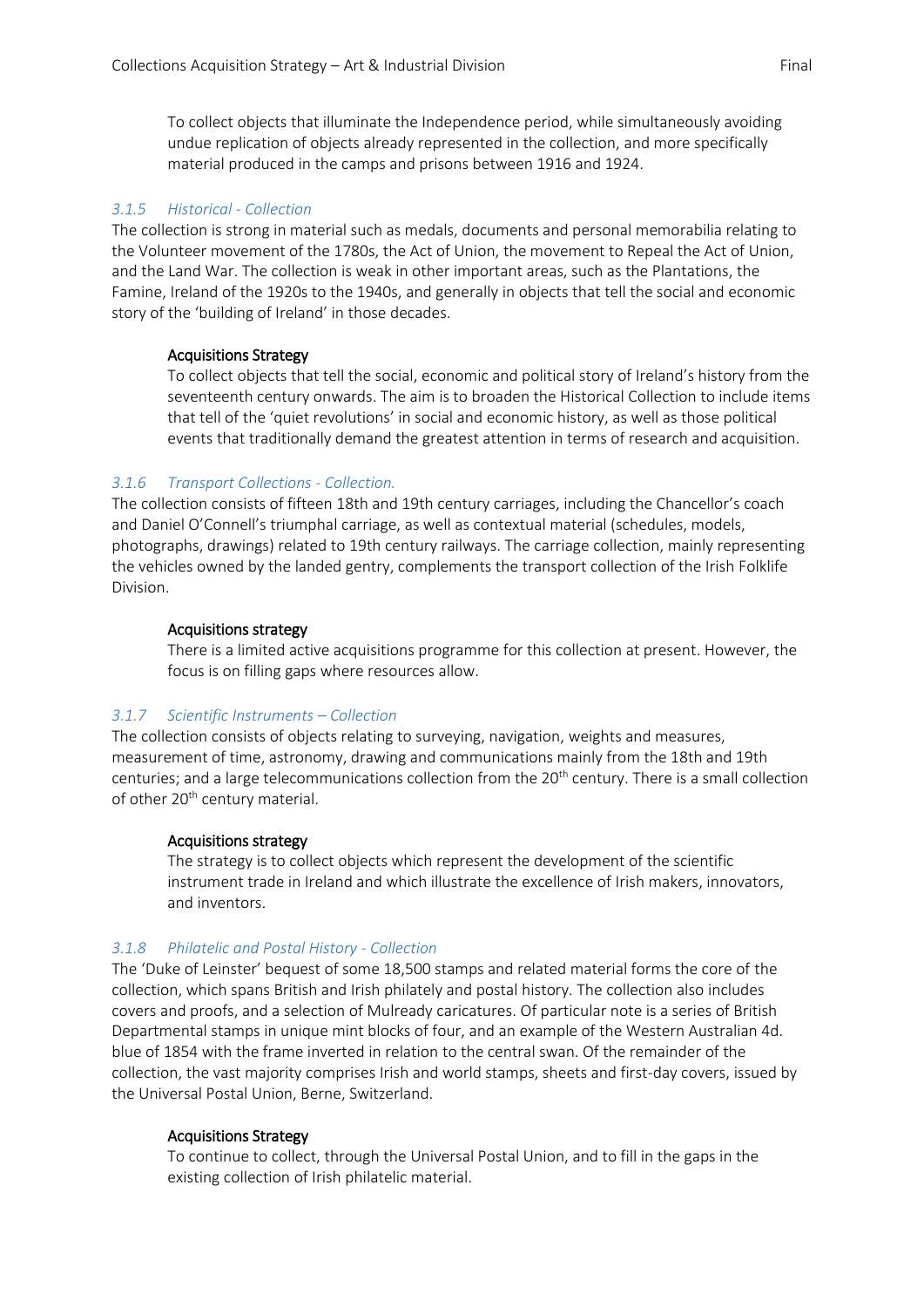#### *3.1.9 Numismatics - Collection*

The main body of the collection is Irish minted coins from the Viking period to the present. The Irish collection is in two elements, a systematic chronological collection and a body of hoard material. The numismatic collection also includes a considerable body of Roman, English, European and Asian coins, which may occasionally be used to provide contrast or comparison.

There is a large collection of Irish medals covering such topics as history, politics, agriculture, sport and education as well as tokens, banknotes and associated numismatic material. The collection also includes a small group of around 100 seals.

#### NUMISMATICS – Acquisitions strategy

To collect material of Irish origin and significance taking into account condition, provenance and extant examples in the collection. Hoards (whether of Irish or foreign material) are always collected, except where composed of the very commonest pieces, where the decision may be to record rather than acquire. The Irish chronological collection is augmented by denomination, style and provenance.

#### 3.2 DECORATIVE AND APPLIED ARTS COLLECTIONS

The collection has particular strengths for individual designers, most notably Eileen Gray. The Division aims to broaden all Decorative and Applied Arts collections through acquisition of examples of work from other modern designers in or from Ireland, particularly from the Kilkenny Design Workshops.

#### *3.2.1 FURNITURE – Collection*

The furniture collection comprises a wide range of material dating from the 16<sup>th</sup> century to the present. It is mostly representative of the  $18<sup>th</sup>$  and  $19<sup>th</sup>$  centuries and covers a wide range of makers and firms. The collection is mostly comprised of Irish, English and other European made material.

#### Acquisitions strategy

To collect material of Irish manufacture to order to develop a representative collection of furniture, wood-work, decorative wood-work and related material from *c.*1500 AD onwards; pieces representing known makers, stylistic development, models, drawings and technical development. It is also the strategy to collect material of Irish significance relating to individuals or events in Irish history, from Irish houses and demesnes or related to the activities of Irish designers and makers at home and abroad.

#### *3.2.2 Eileen Gray Collection – Collection*

The collection was acquired in four separate phases since 2000 and represents the bulk of Gray's personal archive, representing all aspects of her work as a designer and architect. The collection illustrates the many different disciplines, which interested and inspired Gray throughout her life, artwork, sculpture, photography, lacquerwork, design and architecture.

#### Acquisitions strategy

To build on previous acquisitions to develop a representative collection of personal ephemera, artwork, lacquerwork, graphic design, photography, carpet design, furniture design, architectural and other related material to illustrate Gray's stylistic and technical development; and material relating to individuals and events, which influenced her.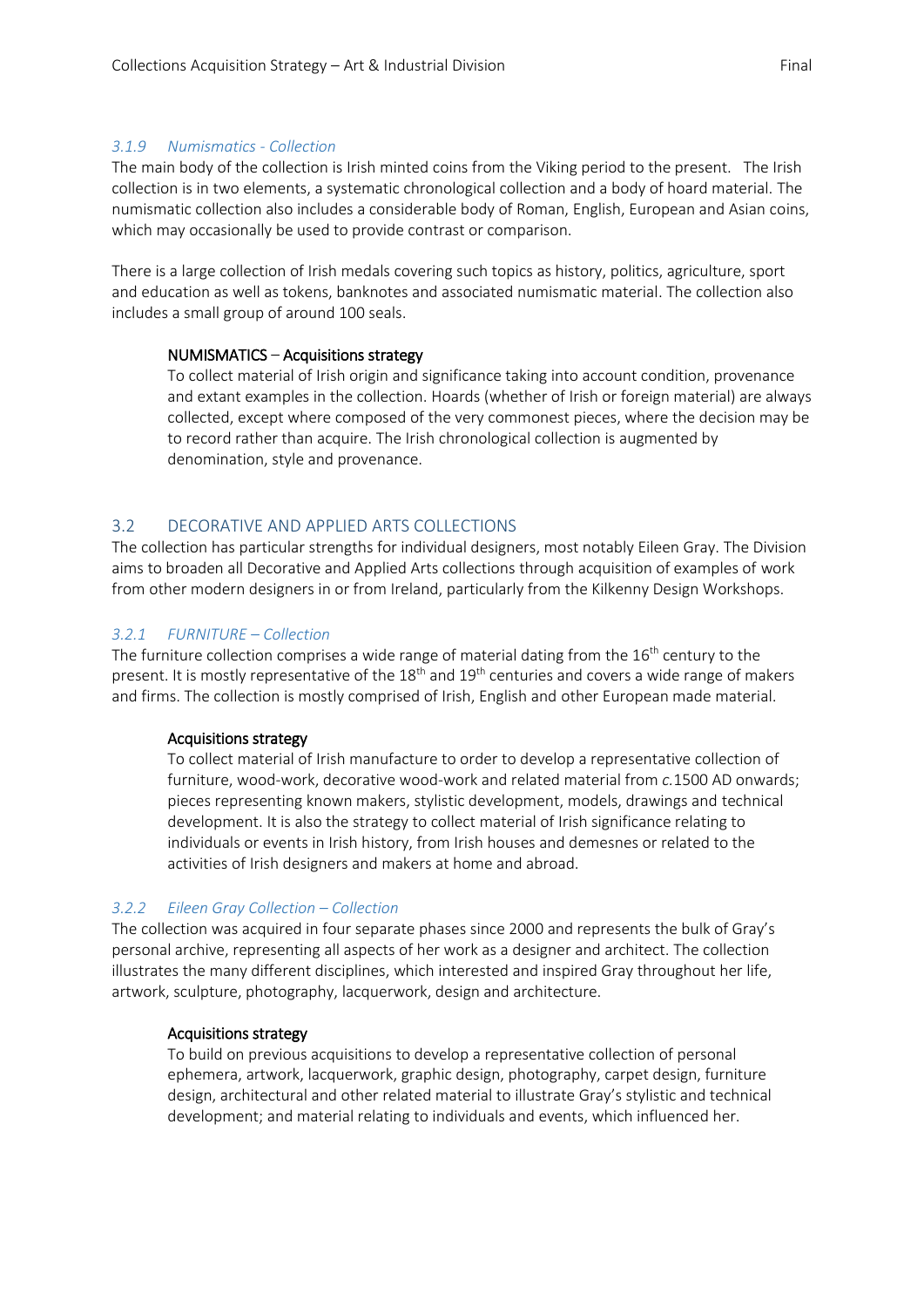#### *3.2.3 Musical Instruments – Collection*

The collection includes mostly Irish, British, Italian and French made instruments. The collection of Irish harps is internationally significant covering several centuries from the  $15<sup>th</sup>$  to the  $19<sup>th</sup>$  centuries. There is a harpsichord and piano collection dating from the  $16<sup>th</sup>$  century to the  $19<sup>th</sup>$  century. There is also a small group of stringed instruments, by national and international makers from the 18<sup>th</sup> century company onwards. The musical instrument collection is weak on 20th century material.

#### Acquisitions strategy

To collect Irish made instruments for both their musical and historical/contextual value. To identify gaps where the collection is weak and to acquire pieces to fill that gap where appropriate.

#### *3.2.4 Ceramics – Collection*

This ceramics collection was originally acquired to influence and inspire local ceramic industries and to illustrate the evolution of fine ceramics, e.g. Continental European, and British porcelain, Italian Majolica, French faience, Dutch delftware, Hispano-Moresque ware etc. The collections also includes Irish delftware, Belleek porcelain and Carrigaline pottery and a growing collection of high quality contemporary Irish/Irish-related craft works.

#### Acquisitions strategy

To collect historical and contemporary pieces of Irish manufacture or of Irish significance which help to document industrial and artistic developments relating to ceramic manufacture and design.

#### *3.2.5 Glass – Collection*

The glass collection consists of Irish, American and European glass dating from the 18<sup>th</sup> to the 21<sup>st</sup> centuries. In an Irish context the museum's collecting in previous years focused on the industrial manufacture of Belfast, Cork, Dublin and Waterford from the late-18<sup>th</sup> to the mid-19<sup>th</sup> centuries. Current collecting has branched out to include examples of quality Irish and/or Irish related contemporary glass manufacture and design.

#### Acquisitions strategy

To collect historical and contemporary works of an Irish manufacture or significance, to illustrate the industrial and artistic development of the medium.

#### *3.2.6 Metalwork - Collection*

The principal element of this collection is the Irish silver collection, which ranges in date from *c.*1500 AD to the present (and which contains over 2,800 pieces). A number of important pieces have been acquired at auctions abroad in recent years. There are also smaller collections of pewter as well as enamel, brass and ironwork. The non-Irish elements of these collections are not active, except those collected for context.

#### Acquisitions strategy

To collect Irish material, with an emphasis on style, maker and provenance, taking into account function, period, geographical provenance and extant examples in the collection. In the case of ironwork physically large objects are not normally acquired because of storage difficulties.

#### *3.2.7 Costume – Collection*

The dress collection is mainly comprised of examples of Irish and English dress, predominately-female dress, from the mid-18th century to the present. Irish fashion designers of the mid-20<sup>th</sup> century are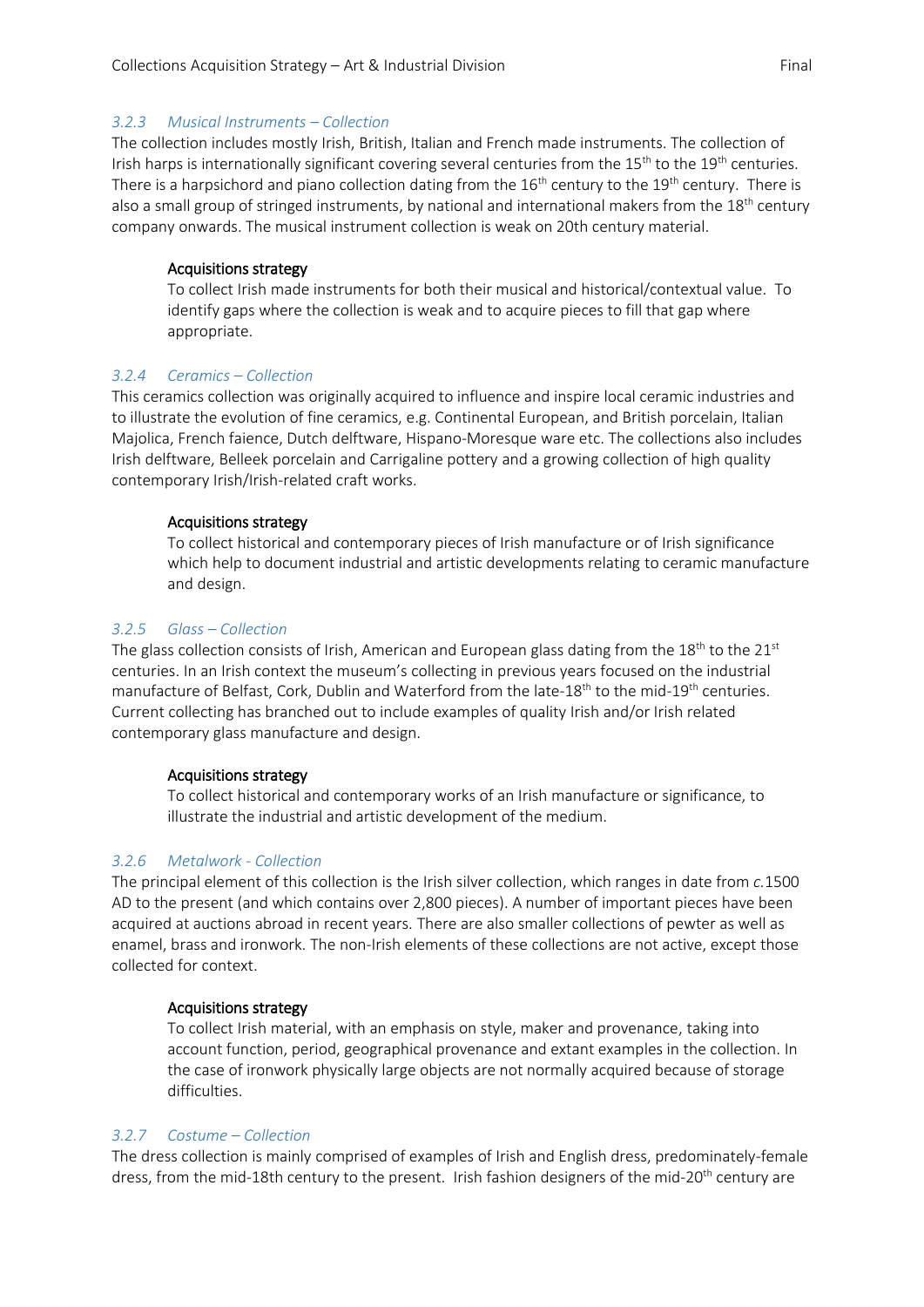well represented and in recent years a small collection of late-20<sup>th</sup> century Irish designer menswear has been acquired. The collection also contains examples of religious vestments, court dress, legal and academic robes and a small number of non-military uniforms.

#### Acquisitions strategy

To collect dress of Irish design or manufacture, and/or made of Irish fabrics or of otherwise Irish significance from 1600 AD to the present, taking account of condition and with cognisance of the existing collection; to collect other material and ephemera relevant to the design, production, marketing and consumption of Irish designed/manufactured clothing.

#### *3.2.8 Costume Accessories – Collection*

The collection of costume accessories including hats, shoes, bags, gloves, hosiery, shoe-buckles, parasols and fans and other small objects carried on the person.

#### Acquisitions strategy

To collect pieces of Irish manufacture or with an Irish connection from the 1600s to the present and contemporary pieces reflecting the quality and innovation of Irish design and manufacture.

#### *3.2.9 Jewellery – Collection*

The collection consists mostly of good-quality costume jewellery ranging in date from the 18th to the 20th centuries. It also includes pieces of early 20th century Arts and Crafts, Celtic Revival and contemporary Irish jewellery. There is also a large collection of carved cameo and intaglio seal stones and a good collection of Tassie glass pastes.

#### Acquisitions strategy

To collect pieces of Irish design and/or manufacture or with an Irish connection; Irish hallmarked jewellery, particularly of pre- $20<sup>th</sup>$  century date; and contemporary pieces reflecting the quality and innovation of Irish design; also to collect other relevant material and ephemera relating to the design, production, marketing and consumption of jewellery in Ireland.

#### *3.2.10 Textiles and Soft Furnishings - Collection*

This diverse collection consists of carpets (mainly Irish-made), tapestries, curtains, embroideries, samplers, needlework sample books, quilts, fabric fragments and lengths, and equipment. There is small number of pattern designs and sample books relating to Irish textile production. The Irish silk and poplin industries of the 19<sup>th</sup> and 20<sup>th</sup> centuries are represented, and there are good collections of Mountmellick embroidery work and examples of Irish sprigging/whitework,

#### Acquisitions strategy

To collect examples of the textile manufacturing industries of Ireland, taking account of condition and with cognisance of the existing collection; to collect other material relevant to the design, production, marketing and consumption of Irish textiles and Irish textile design.

#### *3.2.11 Lace – Collection*

The collection consists of over 1,500 items of Irish and European lace ranging mostly from the  $17<sup>th</sup>$ century to the early 20<sup>th</sup> centuries. The collection of Irish laces and lace designs is strong from the late-19<sup>th</sup> to the mid-20<sup>th</sup> centuries, with specimens purchased directly by the Museum from lace schools, lace co-operatives and Industrial Exhibitions across the country.

#### Acquisitions strategy